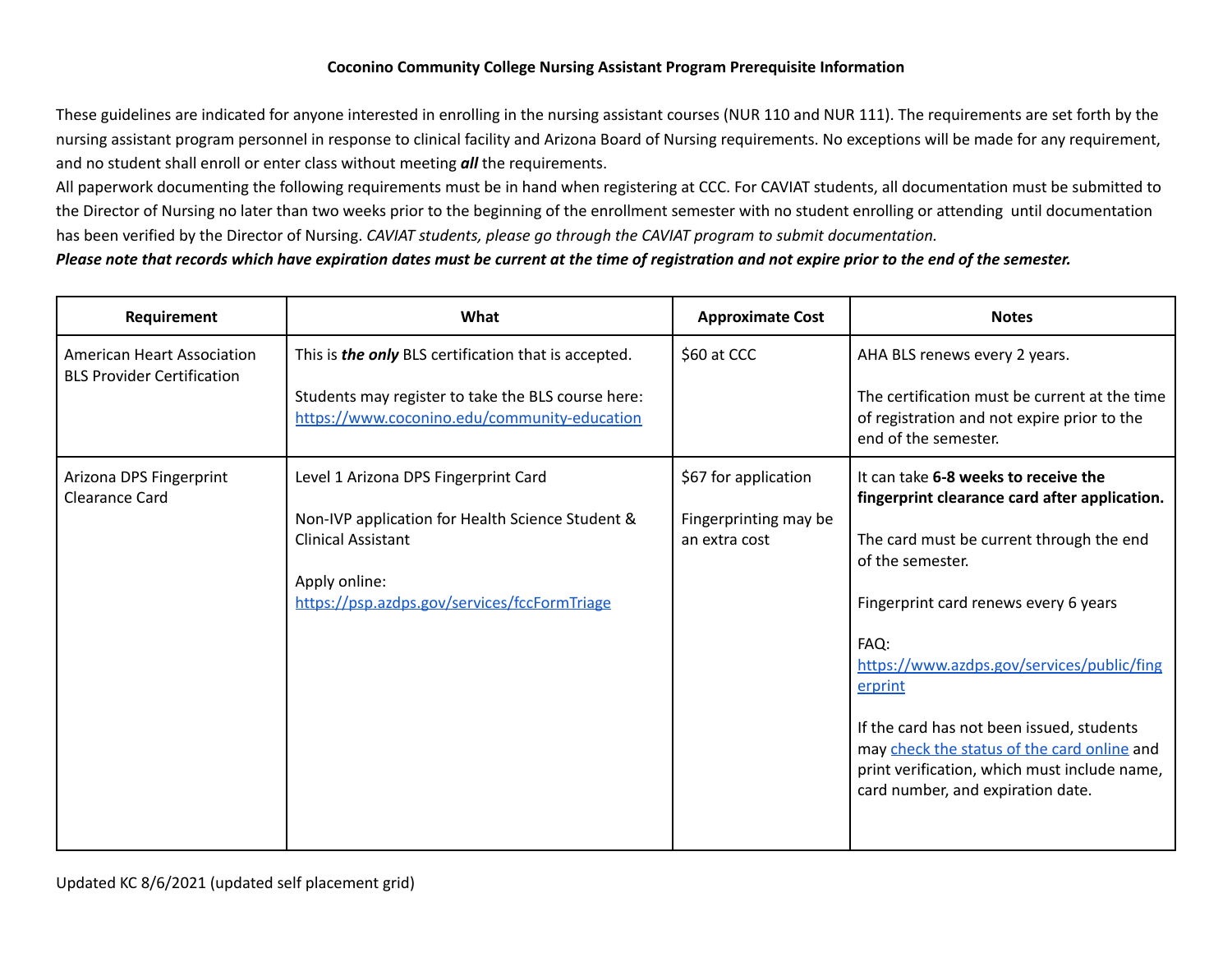|                                                    |                                                                                                                                                                                                                                                                                                                                                                                                                                  |                                                                                                                                                   | Fingerprint location finder:<br>http://www.arizonalivescan.com/fingerprint<br>-locations/                                                                                                                               |
|----------------------------------------------------|----------------------------------------------------------------------------------------------------------------------------------------------------------------------------------------------------------------------------------------------------------------------------------------------------------------------------------------------------------------------------------------------------------------------------------|---------------------------------------------------------------------------------------------------------------------------------------------------|-------------------------------------------------------------------------------------------------------------------------------------------------------------------------------------------------------------------------|
| Negative TB skin test                              | TB tests must be negative.<br>The following tests are allowed:<br>Mantoux test (PPD)-negative test<br>$\bullet$<br>QuantiFERON-TB Gold-negative test<br>T-SPOT TB test-negative test<br>T-SPOT TB test can be obtained without a healthcare<br>provider's order at Sonora Quest<br>Visit the following website:<br>https://www.sonoraquest.com<br>Under "My Lab Request", choose "Infectious Disease<br>Screening" then "T-SPOT" | Mantoux skin test fee<br>schedule for the<br><b>Coconino County</b><br><b>Health Department</b><br><b>T-SPOT TB test</b><br>\$130 at Sonora Quest | It takes 48-72 hours for the Mantoux test to<br>be placed and read.<br>Quantiferon-TB Gold and T-SPOT TB tests<br>are blood tests that can be obtained at a<br>local laboratory.                                        |
|                                                    | Page nursing assistant program only: A 2-step<br>Mantoux test is required                                                                                                                                                                                                                                                                                                                                                        | Mantoux skin test fee<br>schedule for the<br><b>Coconino County</b><br><b>Health Department</b>                                                   | The 2-step test is a series of 2 Mantoux<br>tests, approximately 10 days apart.<br>It takes each Mantoux test 48-72 hours to<br>be placed and read.                                                                     |
| Influenza Vaccine                                  | The current year's influenza vaccine is required.<br>Influenza season is considered to be October - April<br>each year.                                                                                                                                                                                                                                                                                                          | Mantoux skin test fee<br>schedule for the<br><b>Coconino County</b><br><b>Health Department</b>                                                   | Fall Semester: not required at registration<br>but required by October 1st<br>Spring Semester: documentation required<br>at time of registration<br>Summer Semester: influenza vaccine not<br>required for registration |
| <b>MMR Vaccine</b><br>(measles, mumps and rubella) | One of the following:<br>Evidence of 2 MMR vaccines<br>Positive titer                                                                                                                                                                                                                                                                                                                                                            | Mantoux skin test fee<br>schedule for the<br><b>Coconino County</b><br><b>Health Department</b>                                                   | If born in 1957 or later with no evidence of<br>immunity, 2-dose series at least 4 weeks<br>apart                                                                                                                       |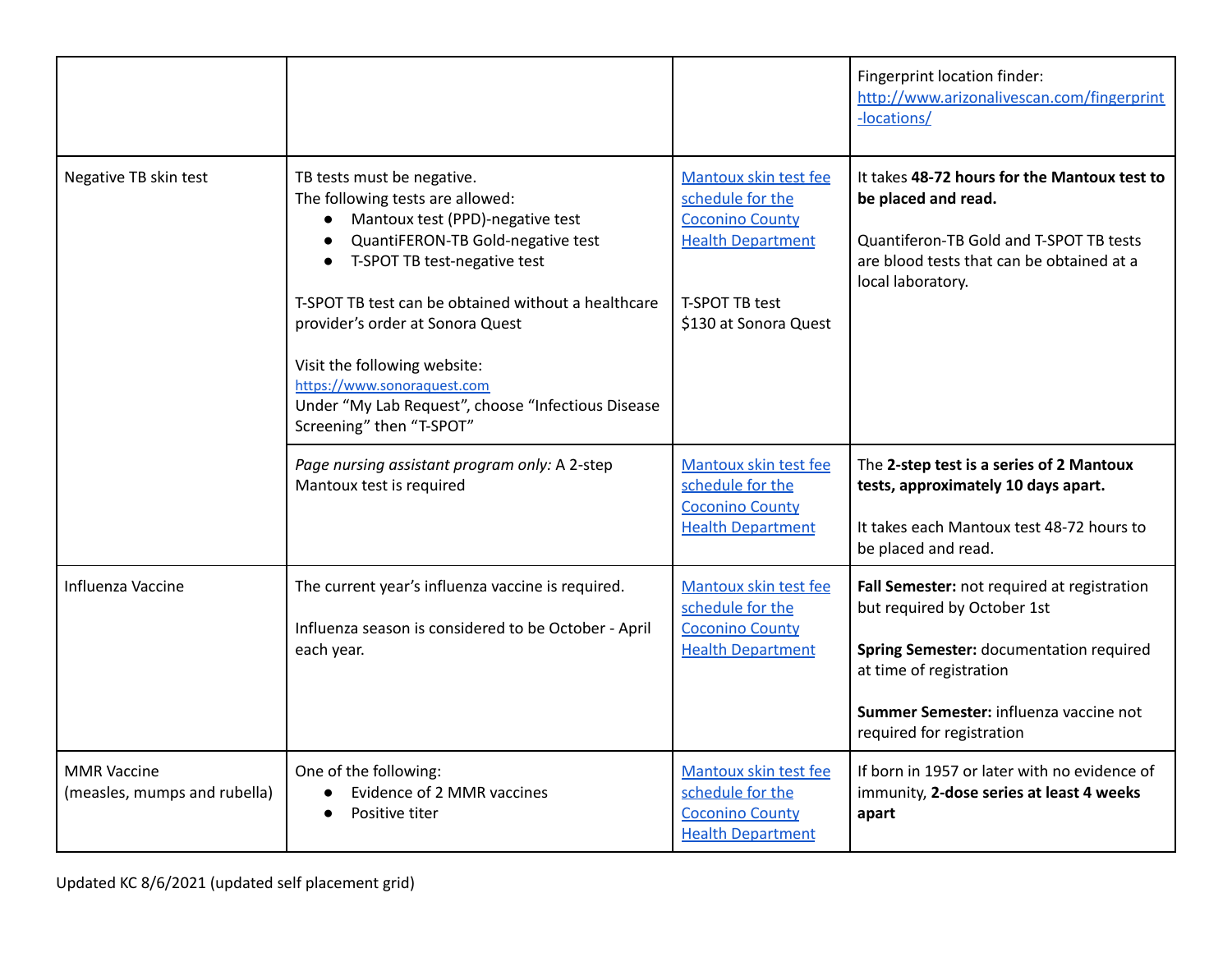|                                                                 | Titers can be obtained without a healthcare<br>provider's order at Sonora Quest.<br>Visit the following website:<br>https://www.sonoraquest.com<br>Under "My Lab Request", choose "Immunity Testing"<br>then "Measles/Mumps/Rubella Immunity Screen"                                                                                                | <b>MMR</b> Titer<br>\$85 at Sonora Quest                                                                                                    | Must have both doses completed at the<br>time of registration.                                                                                                                 |
|-----------------------------------------------------------------|-----------------------------------------------------------------------------------------------------------------------------------------------------------------------------------------------------------------------------------------------------------------------------------------------------------------------------------------------------|---------------------------------------------------------------------------------------------------------------------------------------------|--------------------------------------------------------------------------------------------------------------------------------------------------------------------------------|
| Varicella Vaccine<br>(chickenpox)                               | One of the following:<br>Evidence of 2 Varicella vaccines<br>Positive titer<br>Visit the following website:<br>https://www.sonoraquest.com<br>Under "My Lab Request", choose "Immunity Testing"<br>then "Chicken Pox Immunity Screen"                                                                                                               | Mantoux skin test fee<br>schedule for the<br><b>Coconino County</b><br><b>Health Department</b><br>Varicella titer:<br>\$32 at Sonora Quest | A 2-dose series 4-8 weeks apart if no<br>previous vaccination or negative titer<br>Must have both doses completed at the<br>time of registration.                              |
| <b>Tdap Vaccine</b><br>(tetanus, diphtheria, and<br>pertussis)  | One of the following<br>Tdap within the past 10 years and not to<br>expire prior to the end of the semester<br>Td within the past 10 years with evidence of<br>at least one Tdap prior                                                                                                                                                              | Mantoux skin test fee<br>schedule for the<br><b>Coconino County</b><br><b>Health Department</b>                                             | This vaccine renews every 10 years<br>Ensure this vaccine does not expire prior to<br>the end of the semester.                                                                 |
| 10-Panel Urine Drug Screen<br>(urine test for 10 illicit drugs) | Concentra Urgent Care in Flagstaff will do a rapid<br>10-panel, meaning the results will be given to the<br>student at the time of testing.                                                                                                                                                                                                         | \$67 at Concentra                                                                                                                           | Please call Concentra to determine if an<br>appointment is required (928-773-9695).<br>Please make sure your test was performed<br>within 2 weeks of enrolling in the courses. |
| <b>RDG 099</b>                                                  | Reading proficiency level<br>Completed RDG 099 (or ENG 098) or higher<br>OR place higher than RDG 099 (or ENG 098) using<br>the following self placement grid:<br>https://www.coconino.edu/resources/files/pdfs/stud<br>ent-services/testing-services/CCC Self Placement G<br>rid 04-26-2021.pdf<br>Please note: When using the self placement grid |                                                                                                                                             | Placement testing is not available for Fall<br>2021. We are using multiple measures to<br>place student if they have not completed<br>RDG 099 (or ENG 098) or higher.          |

Updated KC 8/6/2021 (updated self placement grid)